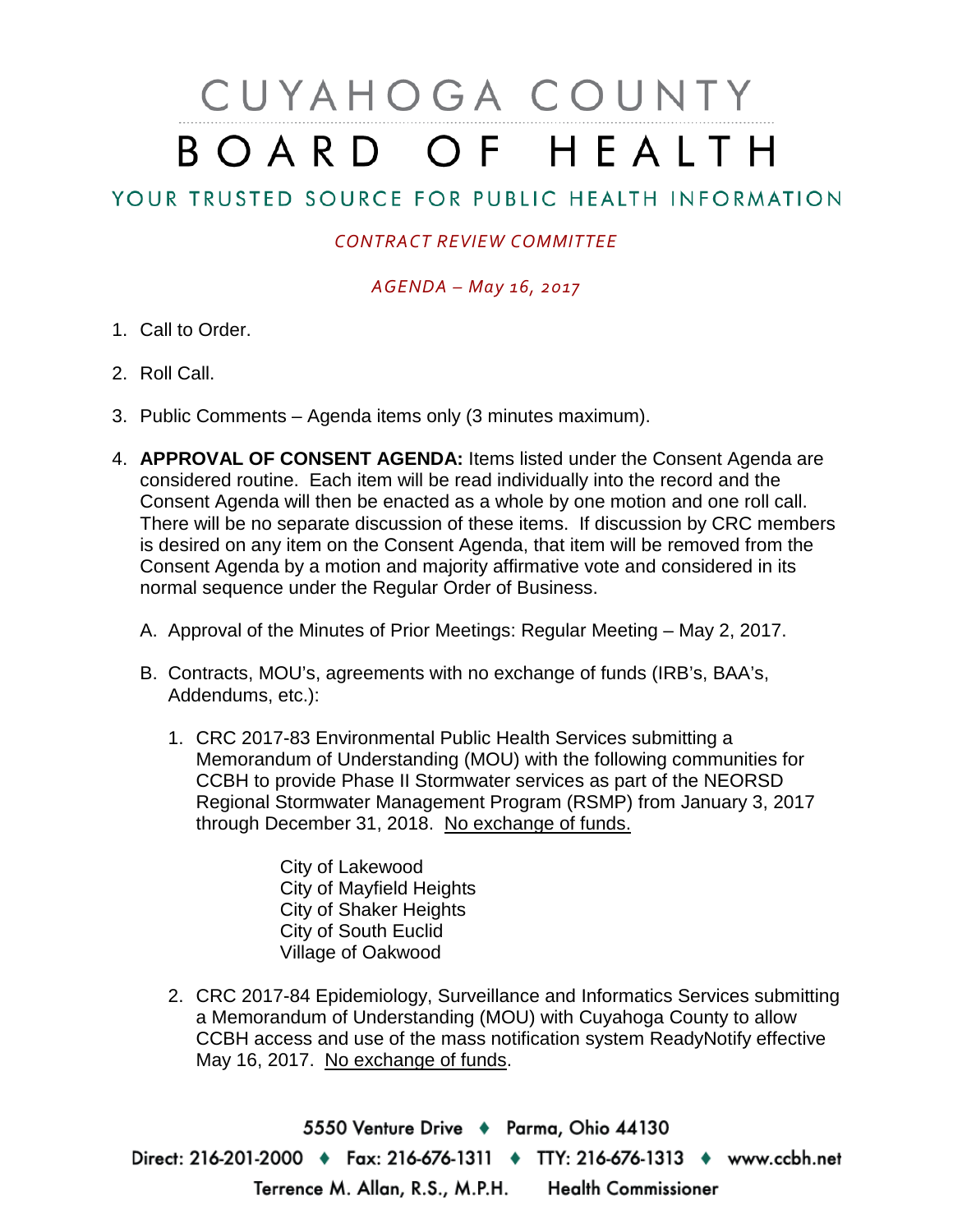- 3. CRC 2017-85 Administration Services submitting an addendum to the contract with Kim Jovanov to instruct yoga classes for CCBH employees (Resolution 2014-12, 2014-162, 2016-79) to extend the end of the contract period from May 31, 2017 to December 31, 2018. Payment of \$50.00 per week to the instructor for a four week session paid by participating employees. No funds will be provided by the Board.
- 4. CRC 2017-86 Administration Services submitting a Public Health Experience Agreement with Iowa College Acquisition, LLC dba Kaplan University to provide public health experience for students from May 10, 2017 through May 9, 2022. No exchange of funds.

#### 5. **CONTRACTS AND AWARDS:**

A. Tabled Items

None

- B. New Items For Review
	- 1. Bid/Quote Openings ≥ \$25,000.00

None

- 2. Bid/Quote Openings < \$25,000.00
	- a. CRC 2017-87 Removal Services for Solid Waste and Recyclable Materials RFQ# 2017-08

*Lead Program*

- b. CRC 2017-88 5433 Oakwood Ave. Maple Heights, Ohio 44137
- c. CRC 2017-89 140 208th St. Euclid, Ohio 44123
- d. CRC 2017-90 5230 Joseph St. Maple Heights, Ohio 44137

*Household Sewage Program*

5550 Venture Drive + Parma, Ohio 44130 Direct: 216-201-2000 • Fax: 216-676-1311 • TTY: 216-676-1313 • www.ccbh.net Terrence M. Allan, R.S., M.P.H. **Health Commissioner**